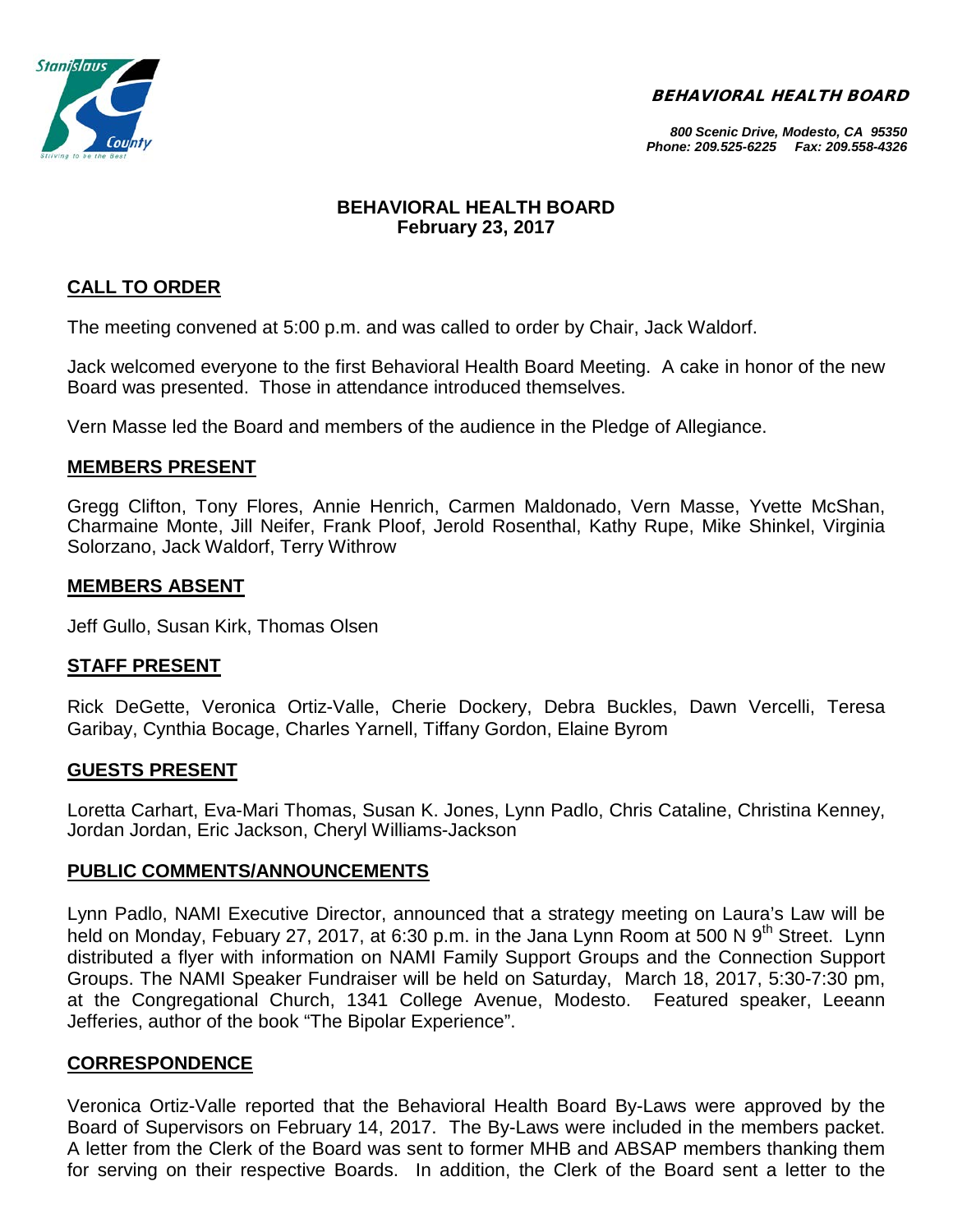Behavioral Health Board February 23, 2017 Page 2 of 4

members of the new Behavioral Health Board congratulating them on their appointment to the Board. Veronica announced that Officer Thomas H. Olsen has replaced Officer Eric Parsons. Board members were sent an e-mail informing them of the mandatory Ethics AB-1234 Training that will be held on Wednesday March 1, 2017, from 6:30-8:30 p.m. at 1010 10<sup>th</sup> Street. Names of board members who were interested in attending on March 1, 2017, were submitted. The training is also available online. The link to the online training will be sent via e-mail to board members. This training is mandatory every two years. Members were informed that they are responsible in staying current and sending a copy of their certification of completion to BHRS Administration.

#### **APPROVAL OF MINUTES**

Action: Virginia Solorzano made the motion to approve the Mental Health Board (MHB) minutes of January 26, 2017. Mike Schinkel made motion to approved the Advisory Board on Substance Abuse Programs minutes of January 19, 2017.

#### **CONSUMER REPORTS/COMMENTS** - None

## **FAMILY MEMBER REPORTS/COMMENTS** - None

## **BOARD OF SUPERVISORS REPORT**

Supervisor Withrow reported that the Board of Supervisors approved the new Stanislaus County Behavioral Health Board on February 14, 2017. Supervisor Withrow congratulated board members on the new board.

#### **PRESENTATION – Mental Heath Programs in Sweden**

Eva-Mari Thomas from Stockholm, Sweden, gave a presentation on mental health programs in Sweden. It's based on the Disa-method (Depression in Swedish Adolescents), a school-based approach rooted in Cognitive Behavioral Therapy to prevent stress and depression among secondary school students. The method is prevention and promotion, it is not used for treatment purposes. Participating in Disa instruction helps students become more aware of how thoughts and behaviors affect how they feel, exploring both how happy thoughts and activities can lift their mood, and how negative thoughts and activities can lower their mood.

#### **COMMITTEE REPORTS**

#### Executive Committee

Jack Waldorf discussed the form to select their choice to participate on a BHB committee. Jack asked members that have not submitted their selection to do so by the end of the meeting. Jack informed the board that the next steps will be to review the forms, determine committee participation, and inform members which committee(s) board members will be assigned to. Jack informed members that one of the responsibilities of a committee chair, for those who are interested in chairing, is to write a committee report as part of annual report that is presented to the Board of Supervisors.

#### Administrative, Fiscal Management Committee

No report.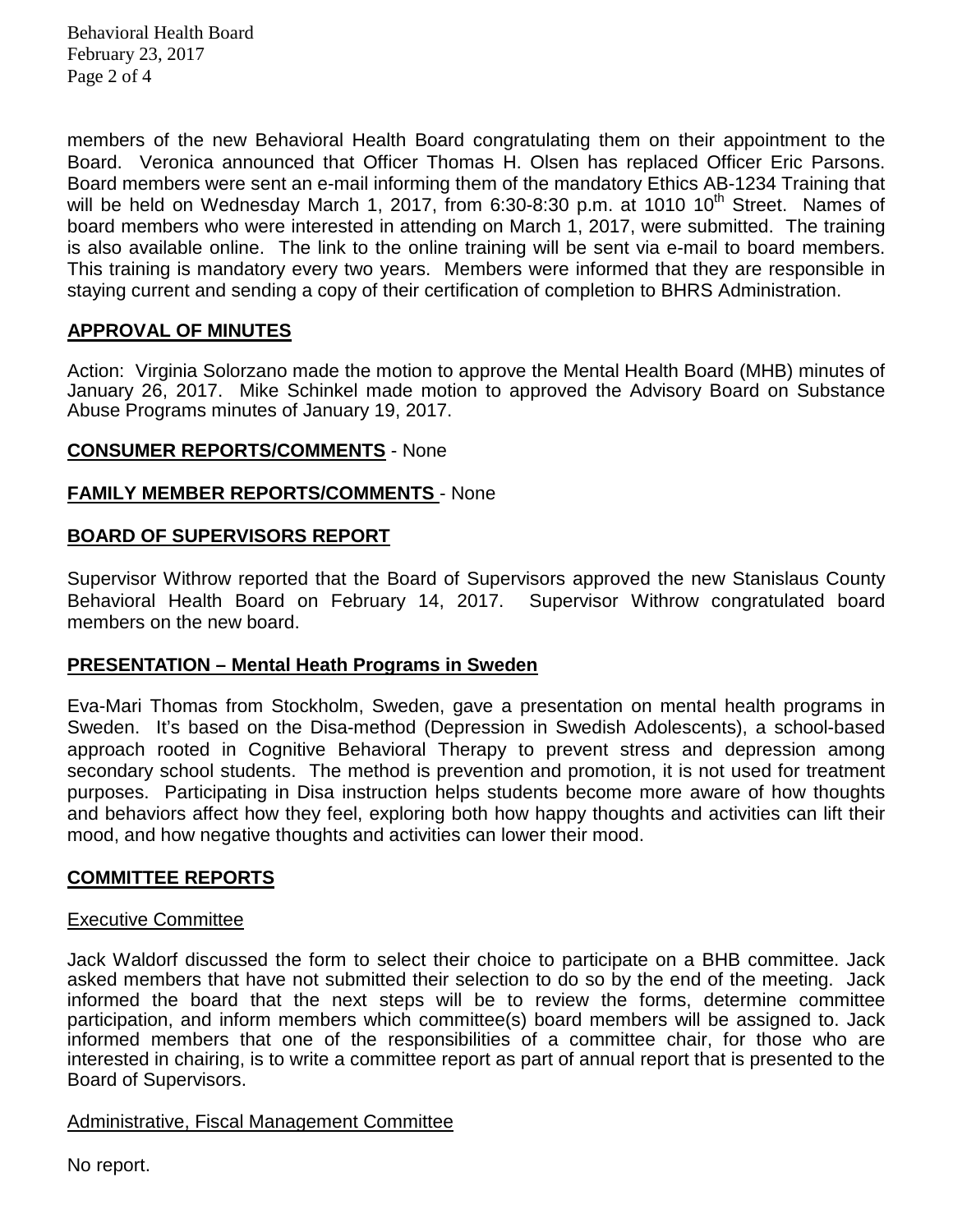Behavioral Health Board February 23, 2017 Page 3 of 4

#### Managed Care Committee

No report.

Prevention and Community Education/Outreach Committee

No report.

Impact – Department Run Services Committee

No report.

Impact – Contract Run Services Committee

No report.

## **CULTURAL COMPETENCY, EQUITY AND SOCIAL JUSTICE COMMITTEE (CCESJC)**

Carmen Maldonado gave highlights from the February meeting that included the featured article on the newsletter entitled Father Involvement, a learning initiative at Center for Human Services presented by Sergio Lara. The committee discussed goals and objectives; stigma reduction/welcoming environment; and upcoming Champion Awards.

It was agreed that Carmen Maldonado will continue to be the main representive for CCESJC meetings and Officer Gregg Clifton will serve as alternate.

#### **DEPARTMENT REPORT**

Rick DeGette reported on the following:

- Welcomed everyone to the first Behavioral Health Board Meeting. Rick acknowledged all those that participated in this effort.
- SUD Waiver 1115 update
- Community meetings on Laura's Law
- CARF certification for three years
- Central Valley Suicide Prevention update
- Upcoming Senior Leadership Retreat
- Cherie Dockery provided a report summary on the EQRO Audit and Triennial Review

## **ANNOUNCEMENTS**

None.